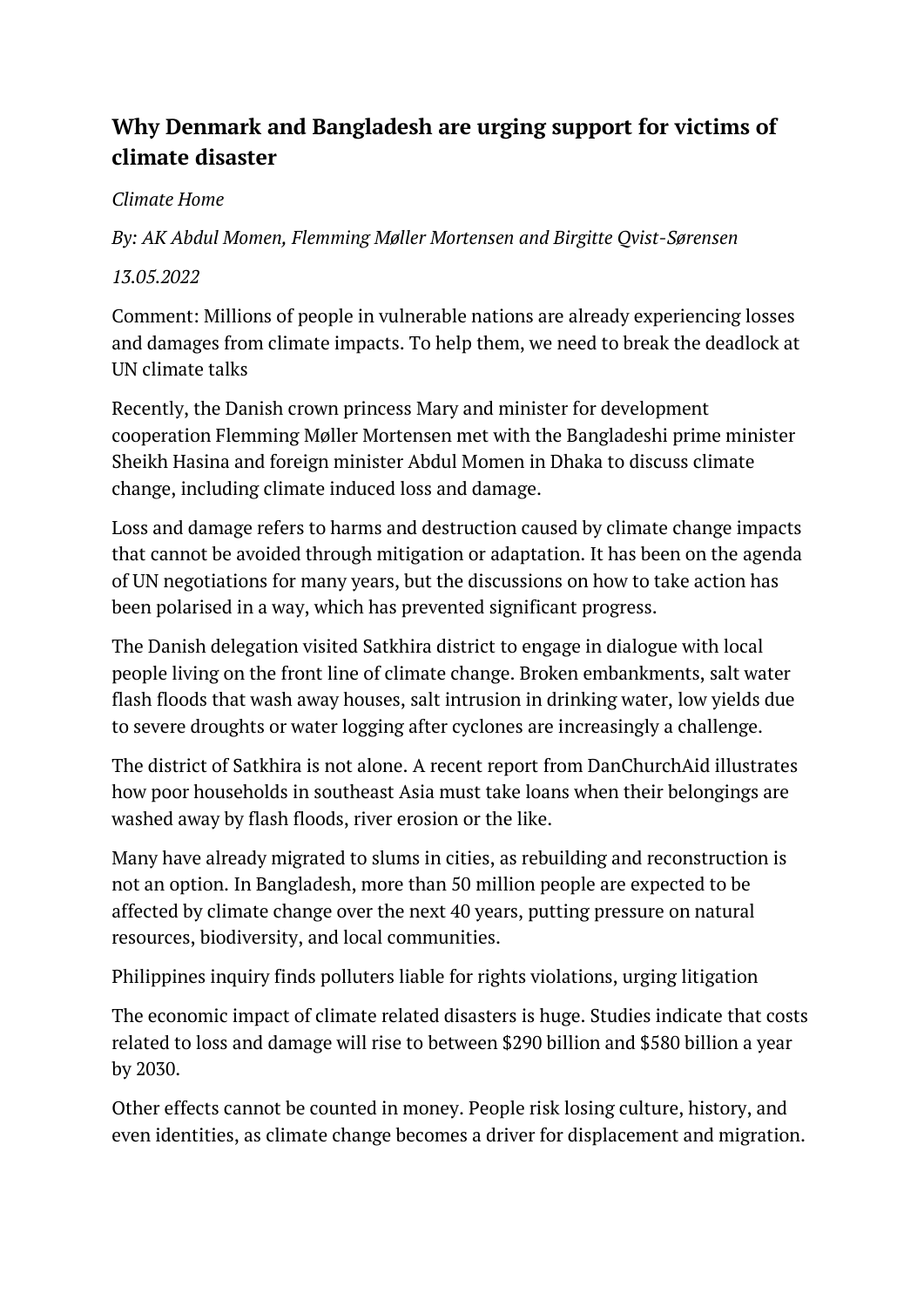Entire regions will become uninhabitable. It is clear that there is a problem that we need to find joint solutions to.

While we all recognise the need for urgent action, a constructive dialogue on how to address the issue of loss and damage is still largely missing. We need to unlock the deadlocks in the climate negotiations and avoid discussions becoming even more polarised.

And in partnerships between governments, civil society and other sectors we need to find practical ways to address the risk of loss and damage facing millions of people globally. We must work towards making the Glasgow Dialogue on financing arrangements for loss and damage result in something concrete and deliverable.

The bill for loss and damage too often ends up being footed by the public budgets of the worst affected countries. The Climate Vulnerable Forum – which Bangladesh now chairs – announced last month through its V20 ministerial that it will pioneer [its own international loss and damage financing mechanism](https://www.climatechangenews.com/2022/04/25/vulnerable-nations-set-to-design-and-test-loss-and-damage-funding-facility/) to direct funds to communities hardest hit by climate disasters.

Want climate news in your inbox? Sign up for free to get our weekly newsletter and occasional extra bulletins

The Santiago Network for Loss and Damage can also help catalyse support for loss and damage. We are all keen to get it up and running soonest.

This is why Denmark hosted the international UN Climate Change workshop on the operationalisation of the network in Copenhagen last week and it is why we all engage actively in the debate.

This is also the reason why Denmark has pledged a contribution to its technical assistance fund. We are confident that the workshop helped paved the way for making the network operational at Cop27.

Furthermore, Denmark will together with Egypt and UK, host a ministerial meeting about the implementation of the Glasgow Climate Pact this week in Copenhagen. The aim is to identify "deliverables" on the existing agreements, including on loss and damage – and to make sure that the results from the negotiation rooms are turned into results on the ground.

We need to get everyone on board if we want to halt climate change. We need constructive dialogue and concrete solutions. And we need to foster new innovative partnerships across sectors.

Only through dialogue, cooperation, and sharing of ideas, information, and experiences, we will be able to advance concrete initiatives that can help people,